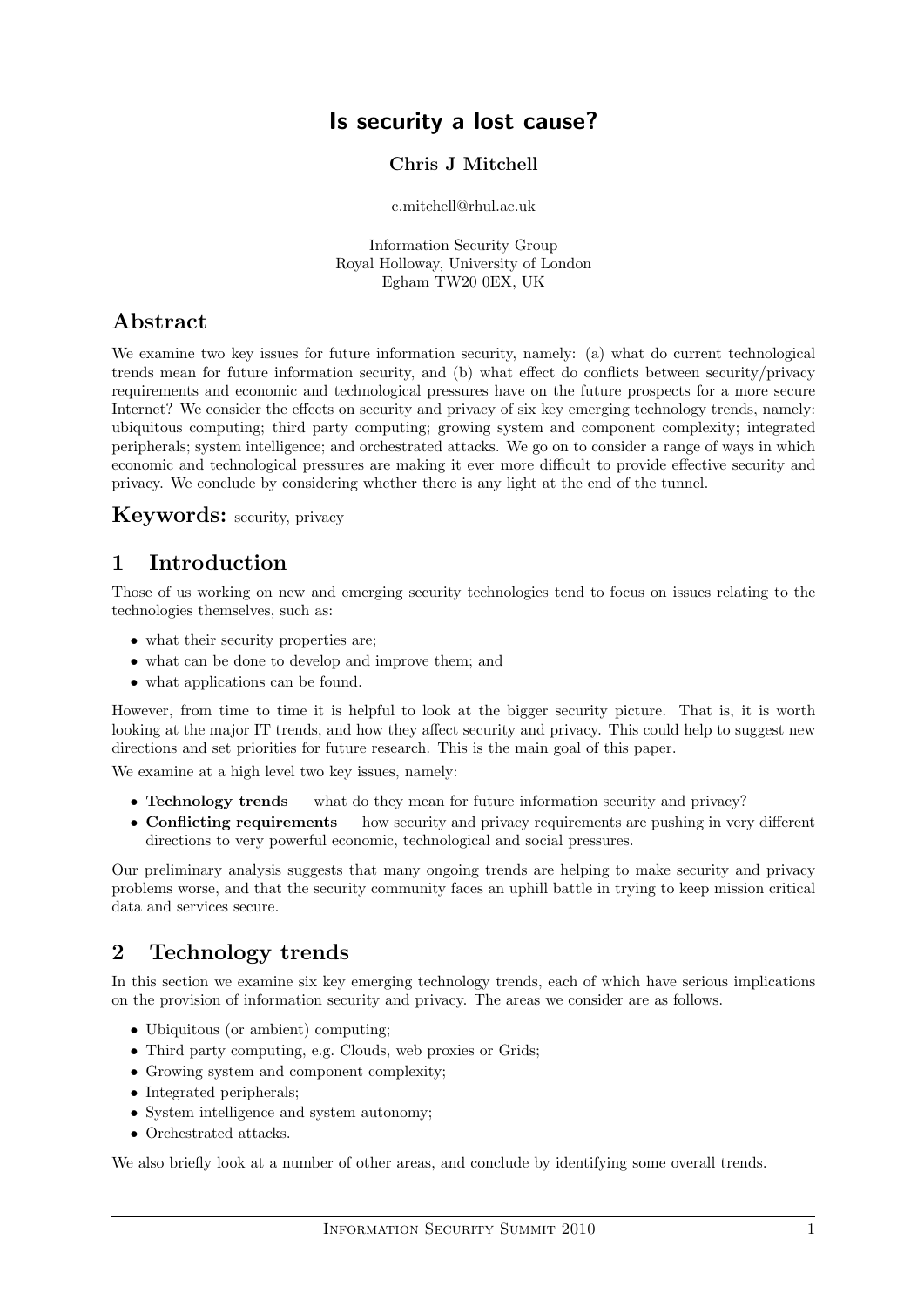### 2.1 Ubiquitous computing

Always-connected devices have gone from being an area of research to a current reality, including such common devices as smart phones and PCs connecting via wireless networks (as well as still emerging technologies such as RFID tags and sensor nodes). These systems have evolved, and will continue to evolve, on a piecemeal basis; in particular there is no overall security architecture. This lack of a single security framework and set of security principles poses a huge risk, since these devices routinely communicate with each other, often without direct human intervention.

The common binding element is the use of TCP/IP across a wide range of underlying network technologies. However, these protocols have also evolved over a long period of time, and, although we do have IPsec, not only is this far from universally deployed but it also does not address any security issues arising at lower layers of the protocol hierarchy.

The technology-specific network protocols themselves often offer a very limited set of security features. For example, authentication of the 'access network' to the device is sometimes non-existent, e.g. as is the case for GSM and 'Wi-Fi' (i.e. wireless local area network devices based on the IEEE 802.11 standards). The emphasis as far as security solutions is concerned has typically been on controlling access to the network to protect the investment of the network owners, rather than the serious threat to end nodes posed by unauthenticated access points.

The effects of such a lack of authentication of the network has been widely documented in the academic literature (see, for example, [4, 13]), as well as more widely on the Internet. This has given rise to a series of public domain implementations of 'fake network' attacks on GSM and IEEE 802.11, as well as attacks arising from compromised access points (where the compromise might arise from software or hardware attack).

There are a host of examples of such software, including  $AirJack<sup>1</sup>$  and airsnarf<sup>2</sup> — see, for example, Potter [15]. Airsnarf, for example, is a rogue wireless access point utility designed to demonstrate how a rogue access point can steal usernames and passwords from public wireless hotspots. A graphic description of how airsnarf could be used to compromise user security is provided on Kewney's blog<sup>3</sup>.

Similarly, pair-wise device authentication is sometimes not robust; for example the original Bluetooth device pairing scheme was rather weak [8]. In general, as a result of the lack of comprehensive and integrated security solutions for mobile connected devices, there is an ever-growing risk of widespread malware attacks, as devices become more 'smart' and flexible.

The Register reported in February 2007 [11] that 3G malware attacks in mobile networks have reached a new high, according to McAfee. 83% of mobile operators were hit by mobile device infections in 2006, according to analyst group Informa. The number of reported security incidents in 2006 was more than five times as high as in 2005. Around 200 strains of mobile malware had been discovered at the time of the report. Things appear to have become significantly worse in the three years since this report was published.

Finally, apart from poor security fundamentals, privacy is a major issue. Device tracking is a particular problem. In any network protocol, addresses of some sort are exchanged between devices, and, at least at some level of the protocol hierarchy, these addresses need to be exchanged in cleartext. If the address of the mobile device is fixed, then this offers a simple way of tracking the location of that device, and by implication, its owner. Much work has been done to try to address this problem for a wide variety of protocols, including for mobile networks [5] and RFID tags [16].

#### 2.2 Third party computing

As has been widely discussed, there is growing trend to move data and processing to the cloud. The security and privacy concerns arising from such a move are well-documented (see, for example, Cachin, Keidar and Shraer [3]). It is especially worrying since many cloud providers appear to offer very few guarantees about the security, privacy and availability of the data they store. Reports of real-life security breaches are not hard to find; for example, a July 2009 report [10] describes how a hacker accessed confidential Twitter documents after breaking into a Twitter employee's e-mail account.

<sup>1</sup>http://sourceforge.net/projects/airjack/

<sup>2</sup>http://airsnarf.shmoo.com/

<sup>3</sup>www.newswireless.net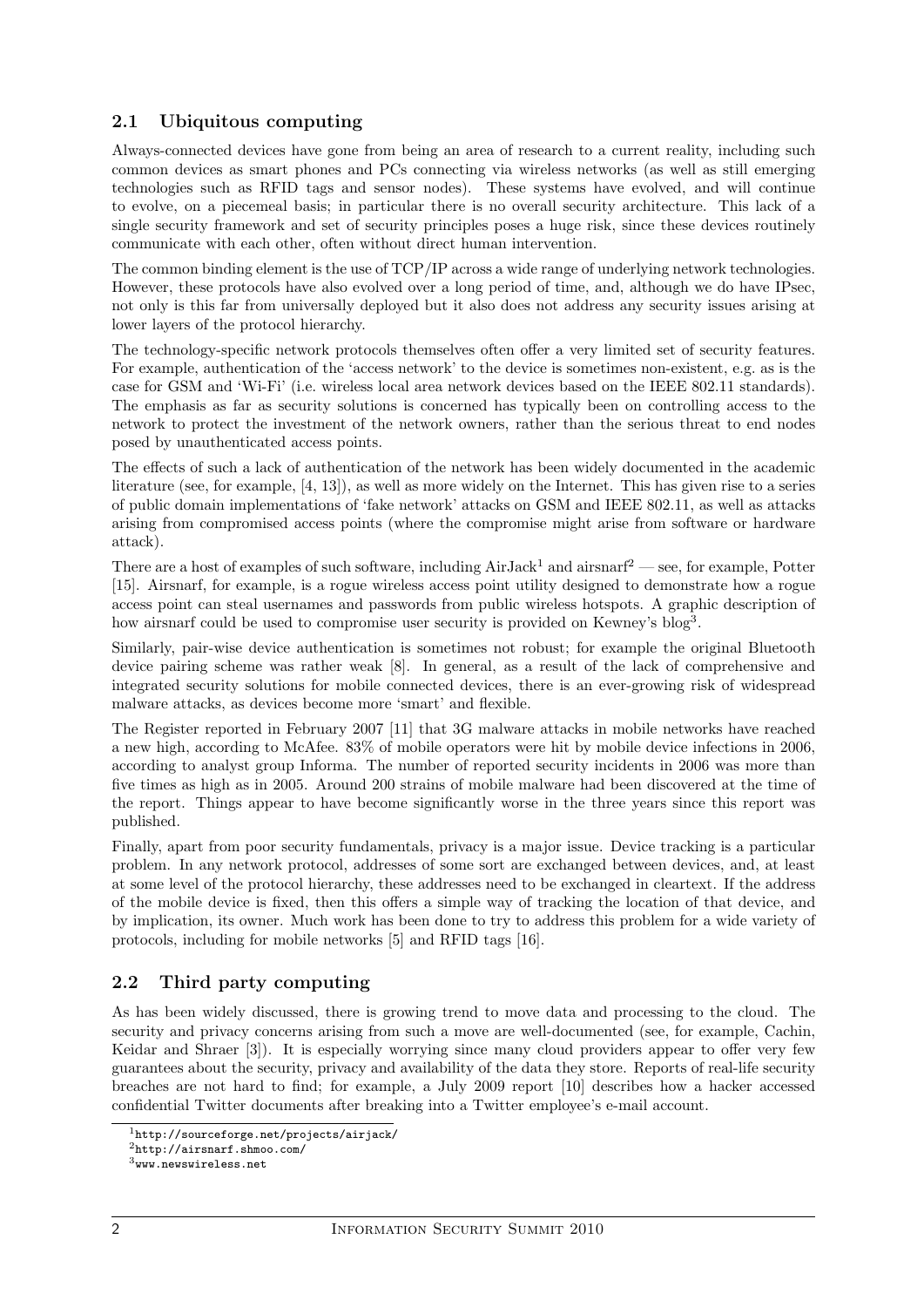Of course, the move to the cloud can be seen as just one part of a long-term trend to outsource IT provision. All users of outsourced services need to ask deep questions about security and availability. As reported in late 2009 [17], data security has become 'the number one issue' in outsourcing contract negotiations at his firm, according to John Delaney, partner and co-chairman of the Technology Transaction Group in the New York office of Morrison & Foerster.

Social networking provides a particularly pervasive example of third party computing. Huge numbers of individuals trust social networking sites with very sensitive personal data, but the measures taken by these sites to protect this data (and their liability if anything goes wrong) is far less clear. Other privacy issues abound. For example, in late 2009 the London-based Daily Telegraph reported [2] that privacy campaigners and civil liberties groups have criticised an update to Facebook users' profile settings, saying it was pushing members to share personal information. "Facebook is nudging the settings toward the 'disclose everything' position", said Marc Rotenberg, executive director of the US Electronic Privacy Information Centre. "That's not fair from the privacy perspective".

#### 2.3 Growing system and component complexity

Another long-term trend with serious consequences for security is the ever-increasing complexity of both hardware and software. That is, the complexity of both individual devices and the software running on these devices has continued to increase for many years.

This is often for reasons other than increases in functionality. For example, the rapidly reducing cost of sophisticated computing capabilities makes it simpler and cheaper to put a powerful processor and a complete operating system into a small embedded device, rather than write special-purpose code. Systems built out of individual components are also becoming more complex — growing interconnectivity potentially adds huge complexity.

As an example of growing software complexity, we consider the development of Microsoft Windows NT. Following Maraia [12], the numbers of source lines of code (SLOC) for operating systems in Microsoft's Windows NT product line are as given in Table 1.

| Ship Date | Product                      | Dev Team Size | Test Team Size | <b>SLOC</b>     |
|-----------|------------------------------|---------------|----------------|-----------------|
| Jul 93    | NT 1.0 (released as $3.1$ )  | <b>200</b>    | 140            | $4-5$ million   |
| Sep 94    | NT 2.0 (released as $3.5$ )  | 300           | 230            | $7-8$ million   |
| May $95$  | NT 3.0 (released as $3.51$ ) | 450           | 325            | $9-10$ million  |
| Jul 96    | NT 4.0 (released as $4.0$ )  | 800           | 700            | $11-12$ million |
| Dec 99    | NT $5.0$ (Windows $2000$ )   | 1,400         | 1,700          | $29+$ million   |
| Oct 01    | NT $5.1$ (Windows XP)        | 1,800         | 2,200          | 40 million      |
| Apr $03$  | NT 5.2 (Windows Server 2003) | 2,000         | 2,400          | 50 million      |

Table 1: Growing complexity of Windows NT

It has long been accepted as a fundamental principle that complexity is the enemy of assurance. Simple arithmetic says that if there are a certain number of vulnerabilities per 1000 SLOC, then the more code there is, the more vulnerabilities there will be. These issues have been explored by many authors (see, for example, Ho, Zhao and Pepyne [7]).

Finally we observe that a lot of wishful thinking about emergent properties appears to permeate the industry; in particular that, somehow, a secure system can be built out of a collection of insecure components. The notion of an emergent property is, of course, well-established, but it is far from clear whether security and reliability can 'emerge' in this way.

## 2.4 Integrated peripherals

Computing devices (laptops, phones, PDAs, etc.) now come equipped with a growing number of external interfaces, including cameras, microphones and biometric readers. Users need to consider who or what controls these devices. For example, does a user trust all the applications running on a device not to misuse these functions? In fact these peripherals represent a huge threat to personal and organisational security and privacy.

This is not just a theoretical threat. For example, in October 2008 it was reported [9] that Adobe Systems had warned users that hackers could use 'clickjacking' attack tactics to secretly turn on a computer's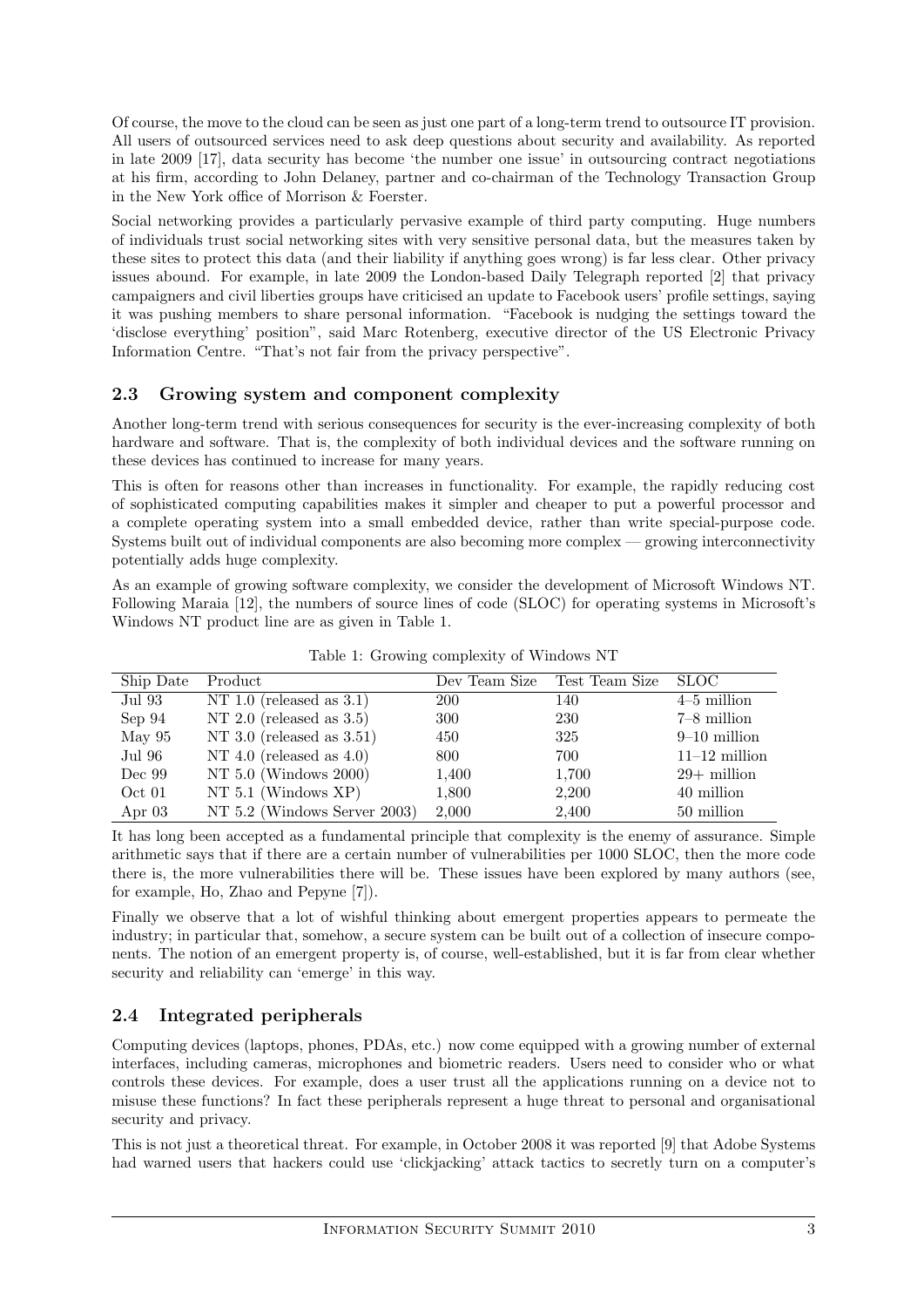microphone and web camera. By duping users into visiting a malicious website, hackers could hijack seemingly-innocent clicks that, in reality, would be used to grant the site access to the computer's webcam and microphone without the user's knowledge.

These threats look likely to grow. Additional, highly privacy-sensitive, peripherals, most notably including GPS receivers, are becoming commonplace in smart phones and kindred devices. The desire for autoconfiguration of systems and devices (as discussed immediately below) will also increase the risk posed by these peripherals.

#### 2.5 System intelligence/autonomy

With the growing number of small, network-enabled, components in widespread use, there is a corresponding pressure on developers to enable these components to configure themselves and automatically adapt to changing environments. For example, users expect newly purchased components, such as smart phones, wireless headsets, PDAs, and notebook computers, to seamlessly intercommunicate and interoperate; this clearly poses a non-trivial task for the developer.

In the future world of ambient computing, the problem will only grow, and will probably involve many small devices without a complex user interface (or, in the case of small sensor nodes or tags, without any user interface at all). There is thus a potentially huge demand for technology to enable devices to set up communications links and exchange data in a completely autonomous way. This is despite the fact that the security and privacy issues are far from solved. Reputation systems of many types have been proposed as a possible solution, but whilst this may be appropriate for informal relationships of low sensitivity, it is hard to see such schemes as a solution to medium or high-level security requirements, since such systems are notoriously easy to 'game'.

It is perhaps too soon to see much practical impact (in terms of real life attacks) of the threats arising from autonomous configuration. However, this is not to say that there is an absence of concern in the research community — for example, Papazoglou et al. [14] list security as a major research challenge in their survey of self-organising service-oriented computing.

### 2.6 Orchestrated attacks

A key trend in the development of malware and other attacks has been the shift from 'proof of concept' by amateurs to attacks with criminal or other sinister intent. We can expect continued growth in such orchestrated attacks, conducted by a range of organisations including governments, terrorist groups, criminal gangs, protesters, etc.

The London-based Guardian newspaper reported in early 2010 [1] that 'Critical systems are coming under attack more often from cyber criminals or state-sponsored hackers. More than half the companies running critical infrastructure, e.g. electrical grids, gas and oil supplies, have suffered cyber attacks or stealth infiltrations by organised gangs or state-sponsored hackers, according to a study by the US Center for Strategic and International Studies (CSIS). The attacks are part of a 'cyber cold war', going on silently across the internet, the study suggests. A growing number of company executives believe foreign governments are to blame. The study puts the attack cost to the world economy at £1.4bn annually  $\overline{\phantom{a}}$ but the threat to essential services is most serious.'

Some idea of the scale of the organised attacks can be obtained from Microsoft's Security Intelligence Report series<sup>4</sup>. These extensive reports provide a wealth of statistical data on malware and other attacks gained from Microsoft's own experience.

#### 2.7 Other issues

We briefly mention a number of other technology trends with serious security and privacy impacts.

• Privacy technology: The fact that security and privacy sometimes push in opposite directions, particularly in attempting to support both accountability and anonymity, is well-established. A considerable volume of research has been conducted in recent years on ways of supporting technologically-guaranteed anonymity — indeed, the new subject area of Privacy Enhancing Technology has emerged.

<sup>4</sup>Available at: http://www.microsoft.com/security/portal/Threat/SIR.aspx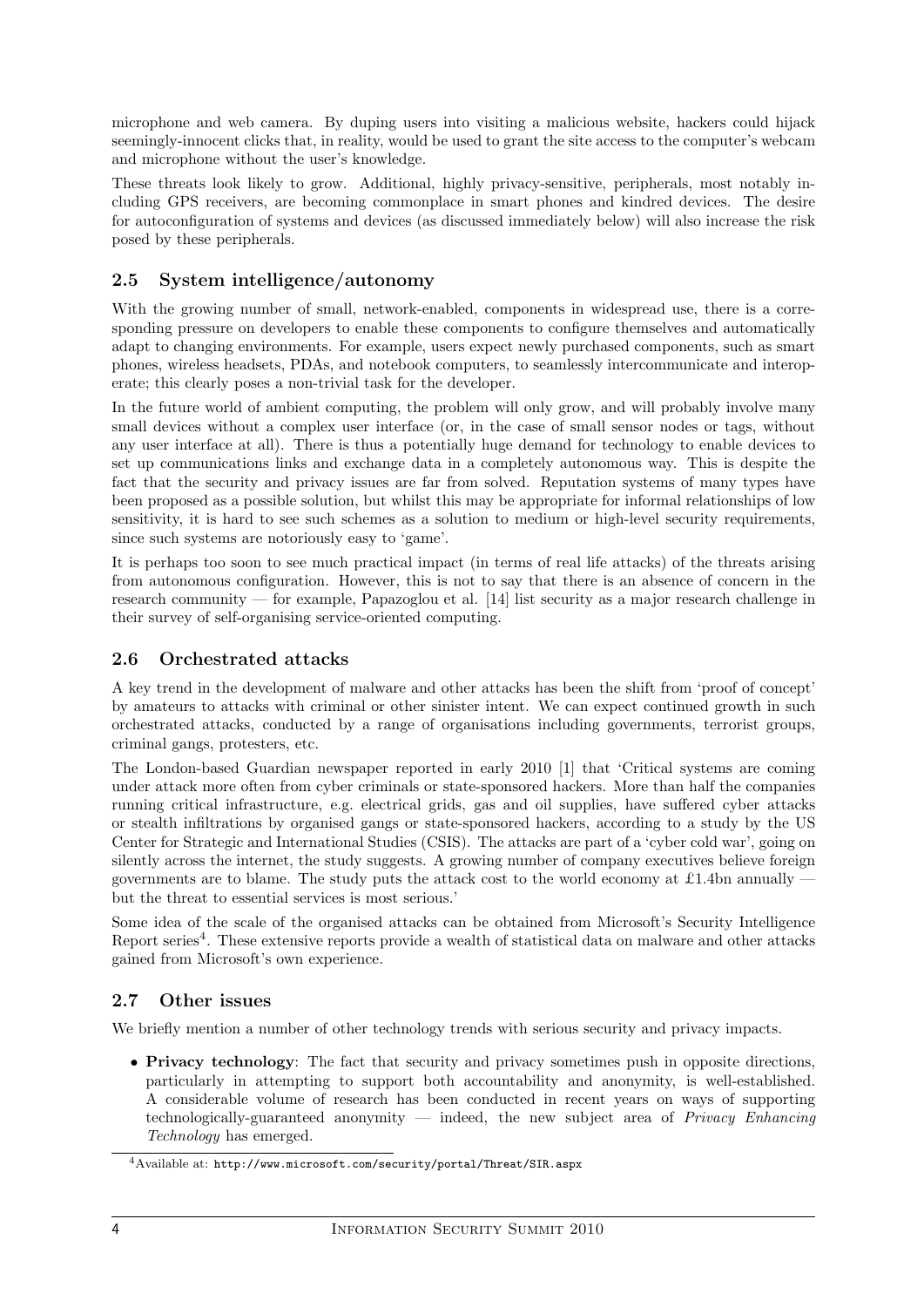Whilst this technology offers much to support individual freedom, if deployed it may well also make it more difficult to trace cyber attacks on individuals and organisations. That is, anonymous criminals may be much harder to detect and convict.

- Malware techniques: New and unexpected types of malware are bound to emerge. Even in the absence of new techniques, known types of malware will spread across multiple platform types; for example, if they are not already out there we should soon expect to see rootkits on mobiles.
- Safety threats: Security threats to embedded devices pose an increasing safety threat through their control of safety-critical physical devices. For example, highly complex embedded computing systems are used in a very wide range of applications including vehicle control and engine management systems, radio emission power control and battery management systems for mobiles, and control of a wide range of domestic appliances. Whilst computer control of such devices is nothing new, the increasing use of highly complex operating systems as the basis for such embedded systems greatly increases their vulnerability.
- Provenance issues: The provenance of both software and hardware has become almost impossible to determine. As a result, how do we know our systems do not incorporate deliberately engineered vulnerabilities? Indeed, it seems almost inevitable that this is already occurring (possibly at the instigation of governments). In principle, open source software helps with discovering accidental or deliberately incorporated vulnerabilities, but in practice use of such software makes assigning responsibility for identifying and fixing flawed software difficult or impossible.
- Automatic software updates: The automatic updating of complex software is both very helpful and a huge risk. Its widespread use makes just about every computer system vulnerable to large corporations and (by implication) governments.
- User authentication: User authentication techniques are not getting any better, despite the increasing range of available technology. That is, tokens, public keys, etc., are still not widely used. We still overwhelmingly rely on passwords [6], with all their well-documented shortcomings.
- Long-term data availability: The long-term availability of personal and corporate data is far from guaranteed, despite (or perhaps even because of) rapid growth in the capacity of a range of media. Modern electronic data storage media tend to have short working lives, which contrast poorly with the lifetime of paper. Without appropriate action, huge volumes of data could be lost.

#### 2.8 Overall trends

There is, without doubt, huge business pressure to market products first and worry about security second. This, as we have seen in recent years, by itself causes enormous security problems. However, technology gets used in ways unanticipated by its designers (with obvious examples being GSM SMS and the universal use of IP); this means that, even if conducted rigorously, initial threat analyses are no longer valid.

This combines with the principle that retrofitting security is very difficult, perhaps even impossible, in practice. Indeed, where it is available, 'retrofit' security technology is often not used (e.g. trusted computing, identity management systems, SET, etc.).

Above all else, improving security and privacy rarely has a big visible financial pay-off to the user (individual or corporate). Of course, serious fraud may be averted, but that only seems like a gain in retrospect (i.e., after a disastrous event you may wish you had spent more resource on security, but the loss is not known in advance).

# 3 Conflicting requirements

Another way of looking at the problems we have identified is in terms of conflicts. We suggest that not only are there technological trends which threaten security, as discussed above, but many commercial, technological and social pressures conflict directly with improving security and privacy. We start this discussion by briefly reviewing key security and privacy requirements, as well as certain major economic and technological factors.

There are two major security and privacy requirements of interest in our discussions, namely:

- the need for *high robustness*, because of the criticality of IT;
- the need for privacy protection, not least because of the emerging legal frameworks and user demands.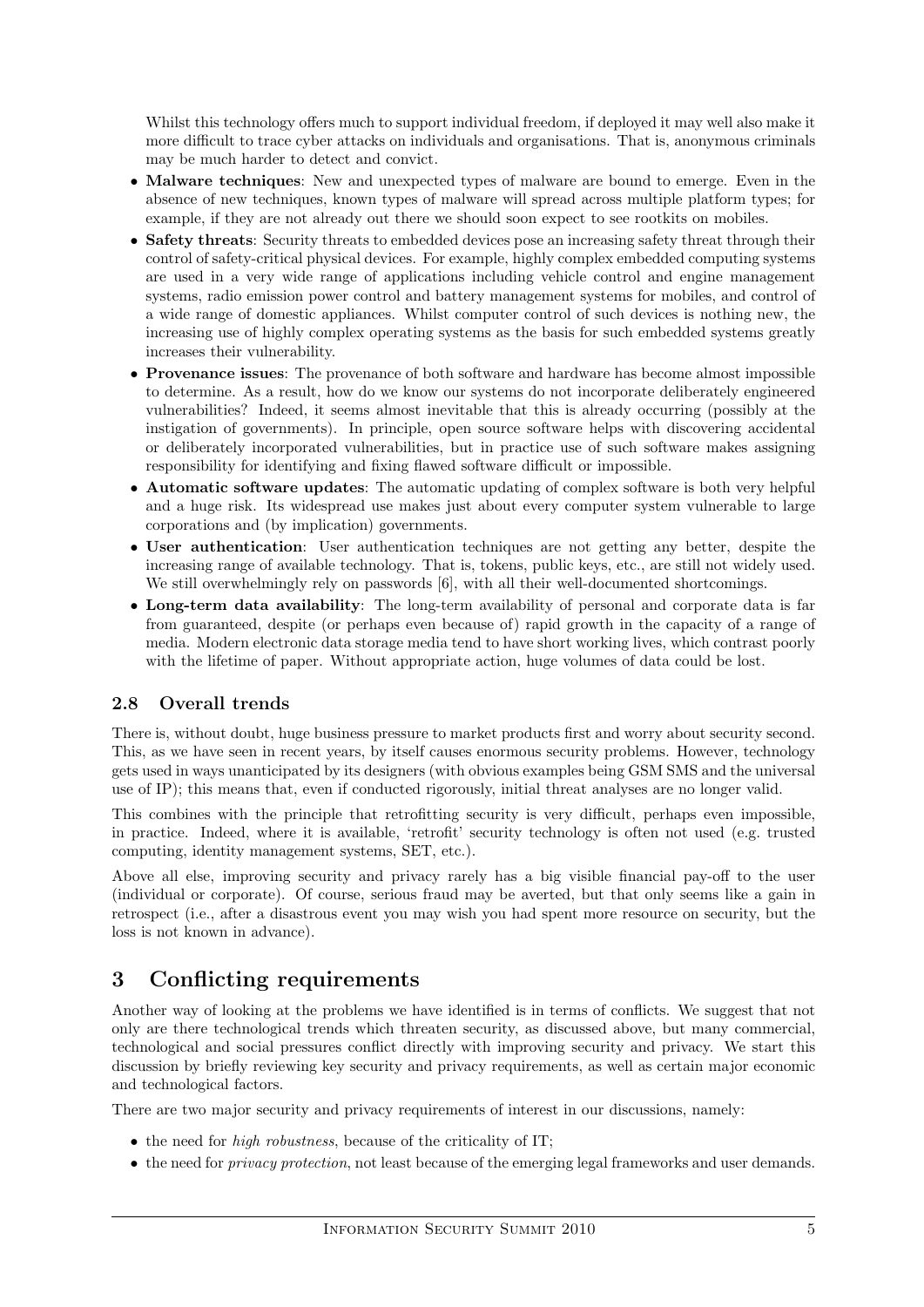We suggest that the above requirements often conflict directly with business, technological and social forces. Inevitably, business forces and social trends are a lot more powerful than security and privacy requirements. The major economic, technological and social factors of relevance here are as follows:

- $\bullet$  increasing *complexity*, arising from inevitable technological drift which directly threatens robustness;
- the increased use of third parties (*outsourcing*) which makes privacy and security assurance very hard to achieve;
- the use of *intelligence* (sophisticated IT) everywhere, not least to improve flexibility which also directly threatens robustness.

We next look at some specific examples of where conflicts can arise.

#### 3.1 Efficiency versus robustness

Business pressures force organisations to improve their operational efficiency. Some of the ways operational efficiencies are commonly achieved is through:

- use of third party providers;
- integration across sectors;
- just in time operation (and minimisation of IT investment);
- taking account of green/environmental issues.

However, our robustness requirement suggests that we should:

- avoid reliance on systems outside of our direct control and on single points of failure;
- avoid the possibility of cascading failures;
- build in redundancy (employ multiple parallel systems, etc.).

#### 3.2 Efficiency versus diversity

Efficiency pressures also suggest that we should:

- minimise the number of types of platform/system to reduce maintenance and purchasing costs;
- minimise the number of suppliers to achieve optimal economies of scale.

However, trying to achieve reliability argues in favour of maximising diversity to:

- reduce the impact of vulnerabilities;
- spread risk across multiple technologies.

#### 3.3 Complexity versus reliability

Continuous technological development results in increasing complexity. In particular, hardware and software development is more and more removed from direct human understanding through a growing number of intermediary layers (libraries, CAD tools, etc.). However our desire for reliability suggests we should take note of the often observed maxim that the simpler a system is, the easier it is to make it reliable.

#### 3.4 Flexibility versus stability

The desire for maximising flexibility in business investments, for obvious economic reasons, suggests maximising re-use of a standard platform (e.g. a PC), even in embedded applications. This reduces cost and helps to speed up the development of new products. However, our requirement for stability (as part of reliability) suggest that keeping things simple will increase assurance, and it is again well-established that maximising flexibility also increases the attack surface.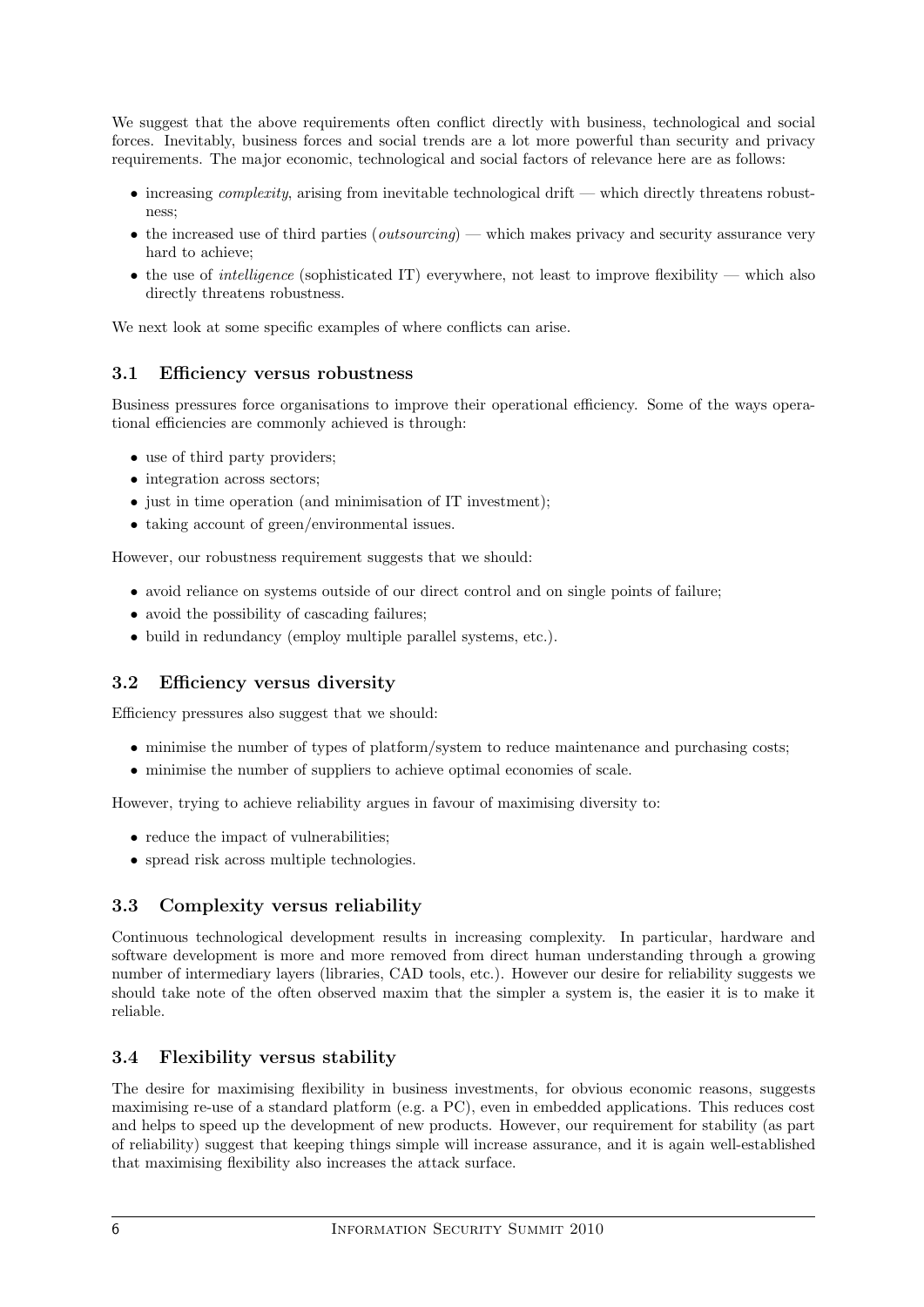#### 3.5 Novelty versus stability

We finally observe the business and social pressure for novelty, almost for its own sake. Manufacturers want to get their latest idea in the marketplace as quickly as possible in order to grab market share; also, end users want the latest gadget for social/fashion reasons.

However, experience suggests that new almost certainly means less stable. We have all been told never to buy version 1 of anything, as it will be full of unanticipated flaws; in general systems become more stable over time.

# 4 Concluding remarks

We all see news items about security breaches on almost a daily basis. As security experts we are inclined to shrug our shoulders and say 'I told you so'. However, no-one seems to pay attention to us, and despite our best efforts things are getting worse. Perhaps this is inevitable?

The key question would appear to be 'What should we all do about this?' Well, we all have a role to play.

- Governments can help by tailoring regulation to help enforce reliability. They can also invest in law enforcement to help detect and prevent criminal activity.
- Major technology providers, such as Microsoft, Google, Apple, etc., need to change their business practices, as far as is commercially practical. In particular they need to move away from the model of deploying products first and fixing them later. To be fair, the signs are encouraging, at least from some of the big players.
- End users need to be made aware of their responsibilities for their own security and for protecting the privacy of their and others personal data. However, can we reasonably expect users to be sensible?
- The *academic community* needs to try to take account of commercial realities when developing new and improved security technologies. It is far from clear whether the solution is yet more new cryptographic schemes and security protocols. Perhaps ways of simplifying the deployment of the technologies we already have would be a better goal.
- More generally, can any of us resist business and social pressure? Can we turn these pressures to our advantage?

Overall, it does not seem to be a problem of the availability of good security and privacy technology. We need to find ways of getting this technology properly deployed. Typically this means finding evolutionary paths with low costs to all parties (as opposed to revolutions, which almost never happen, not least because of the chicken and egg problem).

Are we all doomed? Well, perhaps not. There are some areas in which we might discern security-positive events. There is a growing diversity of platform types, covering everything from smart phones to games platforms, all of which seem to have possibilities as platforms for IT. Software engineering practices appear to be improving, at least as far as the big players are concerned. There is, it would seem, a growing awareness by the community at large of the seriousness of security threats. Finally, it is also becoming evident that not everyone wants the most sophisticated computing technology, as the rapid growth in Netbooks demonstrates. Perhaps there is a future for the simpler, less flexible, and more secure/reliable product after all?

# References

- [1] C. Arthur. Cyber attacks widespread, says report. The Guardian, January 28th 2010. Available at: http://www.guardian.co.uk/technology/2010/jan/28/cyber-attacks-hacking.
- [2] C. Beaumont. Facebook privacy changes criticised. The Daily Telegraph, December 10th 2009. Available at: http://www.telegraph.co.uk/technology/facebook/6778396/Facebook-privacychanges-criticised.html.
- [3] C. Cachin, I. Keidar, and A. Shraer. Trusting the cloud. ACM SIGACT News,  $40(2):81-86$ , June 2009.